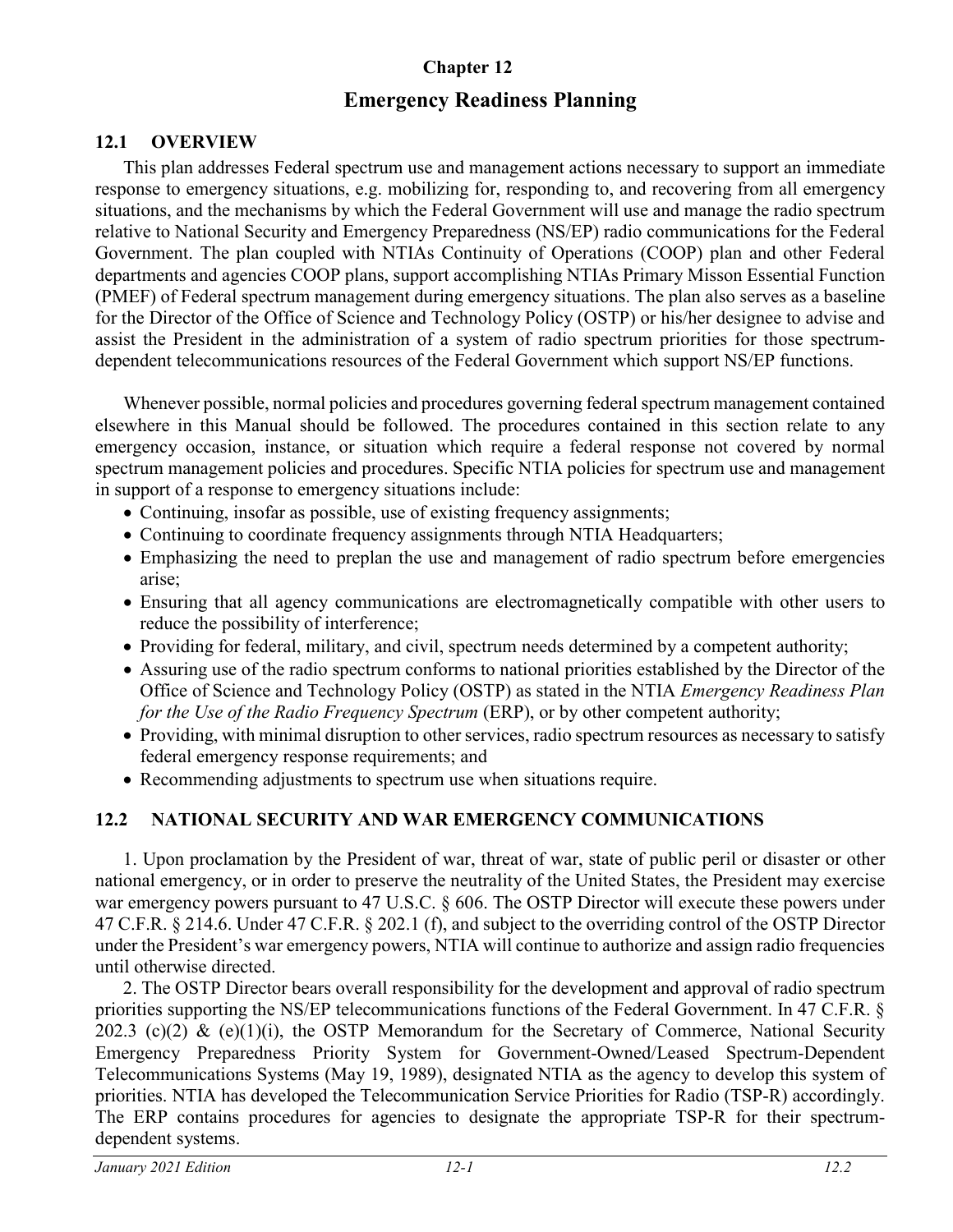3. The ERP contains further guidance on spectrum use during these emergencies. NTIA prepares, maintains and disseminates the ERP, and ensures that it accurately reflects the projected NS/EP spectrum usage and priority requirements of federal departments and agencies.

#### **12.3 SPECTRUM MANAGEMENT IN SUPPORT OF THE NATIONAL RESPONSE FRAMEWORK (NON-WARTIME)**

1. In the case of an emergency where Federal Emergency Management Agency (FEMA) activates procedures in accordance with the National Response Framework (NRF), NTIA will continue to perform its frequency management functions at its Headquarters, whether at the home office in Washington, DC or at its Continuity of Operations (COOP) sites. Thus, processing of all frequency assignment requests continues to follow current published procedures. NTIA may also deploy spectrum managers to the emergency area as necessary to perform a liaison representing NTIA.

2. In the event of Department of Defense (DOD) involvement, the Defense Coordinating Officer (DCO) or Joint Task Force, will establish a Joint Spectrum Management Element (JSME) in accordance with Chairman of the Joint Chiefs of Staff Instruction 3320.01B, with DOD Joint Publication 6-01, Annex A to ACP 190 and other applicable procedures and guidelines. The JSME spectrum manager serves as the single point of contact for joint or single service task forces temporary or permanent spectrum requirements. The JSME forwards requirements through the appropriate military channels. In all instances, spectrum coordination will not be completed until the NTIA Office of Spectrum Management (OSM) Frequency Assignment Branch validates the spectrum use and authorizes a frequency assignment.

3. The deployed NTIA spectrum liaison will manage the use of the Federal radio frequency spectrum, coordinate Federal radio frequency interoperability, coordinate Federal telecommunications assistance to local, state, tribal, territorial, and insular area governments and resolves radio frequency use conflicts in the Joint Field Office or disaster area. The NTIA Liaison will assist agencies, as necessary, in forwarding requests to their appropriate agency headquarters or, if necessary, to NTIA for assignment action. All frequency requests must be processed through NTIA Headquarters.

#### **12.4 EMERGENCY COMMUNICATIONS FOR WHICH AN IMMEDIATE DANGER EXISTS TO HUMAN LIFE OR PROPERTY**

1. In situations where immediate danger exists to human life or property, an agency may operate temporarily on any regularly assigned frequency in a manner other than that specified in the terms of an existing assignment. Emergency operations under such situations should continue only as long as necessary to ensure that the danger to human life or property no longer exists. Emergency operations under these circumstances shall be reevaluated on a regular basis until such time as normal/routine operations can be reestablished.

2. Interoperable communications for disaster/emergency response involving federal, state, local, and tribal entities shall be in conformance with Section 12.15 of this Manual. Additional information regarding interoperable communications can also be found in the National Interoperability Field Operations Guide promulgated by the Department of Homeland Security.

## **12.5 FREQUENCIES FOR THE SAFETY OF LIFE AND PROPERTY**

1. Aircraft, ship, survival craft and mobile earth stations may use the following frequencies provided such use is in accordance with the ITU Radio Regulations Article 5, Chapter VII and Appendix 15:

a. Frequencies designated for use by ships for radiotelephone distress and safety traffic.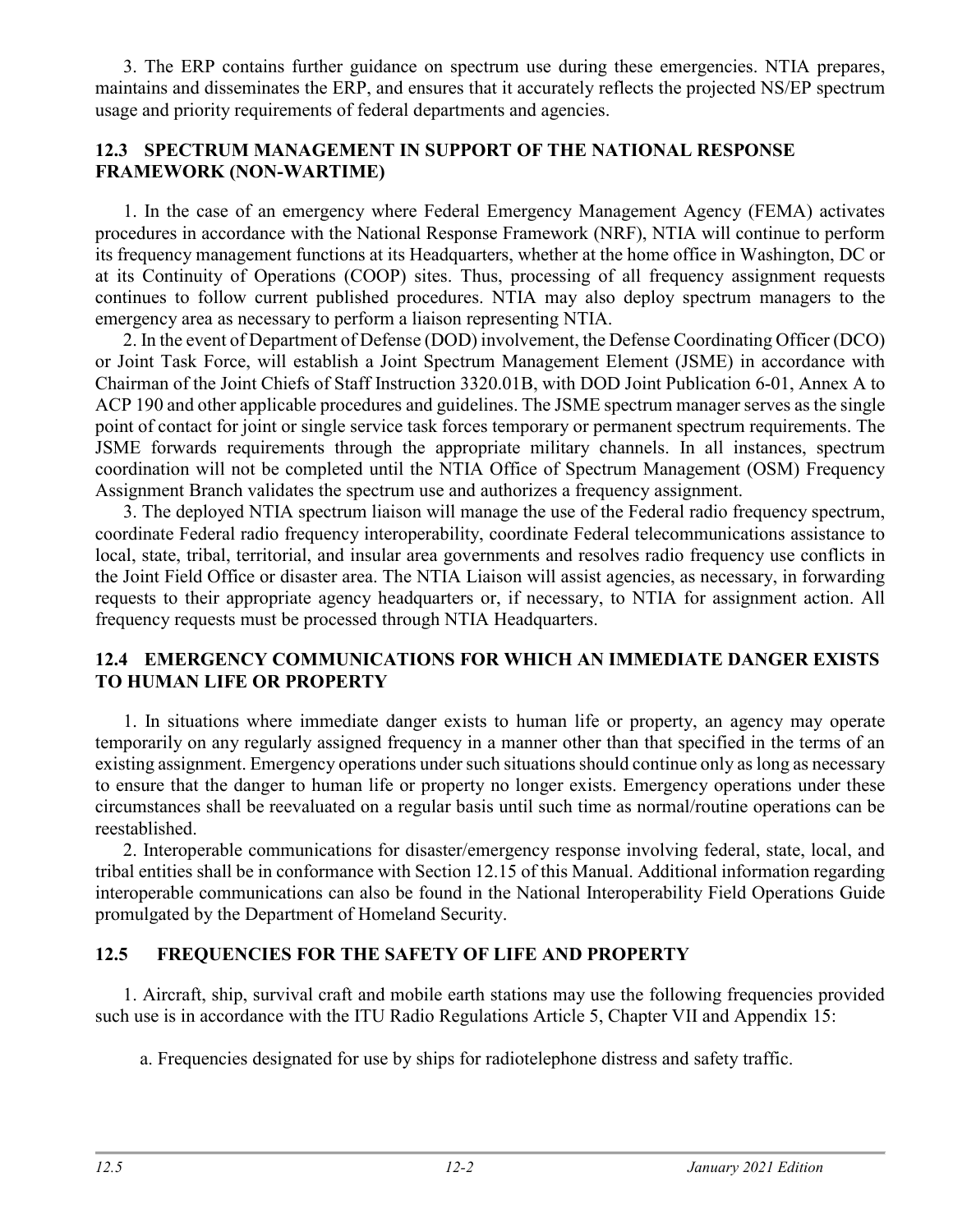<span id="page-2-0"></span>

| $2182~\mathrm{kHz}^{1}$ | $4125$ kHz | $6215$ kHz                    | 8291 kHz |
|-------------------------|------------|-------------------------------|----------|
| 12290 kHz               | 16420 kHz  | 156.8 MHz (VHF FM Channel 16) |          |

b. Frequencies designated for use by ships using Digital Selective Calling for distress and safety calls.

| $2187.5~\mathrm{kHz}^{1}$ | 4207.5 kHz  | 6312.0 kHz                   | -8414.5 kHz |
|---------------------------|-------------|------------------------------|-------------|
| 12577.0 kHz               | 16804.5 kHz | 156.525 MHz (VHF Channel 70) |             |

c. Frequencies designated for use by ships for Distress, Urgent and Safety traffic using radiotelex or narrow band direct printing.

| 2174.5 kHz | 4177.5 kHz  | 6268.0 kHz  |  |
|------------|-------------|-------------|--|
| 8376.5 kHz | 12520.0 kHz | 16695.0 kHz |  |

d. Frequencies designated for use by ship, aircraft and shore stations utilizing radiotelephony during coordinated search and rescue operations.

3023 kHz 5680 kHz 123.1 MHz

e. Frequencies designated by aircraft stations in addition to their normal air/ground communications channel(s) for distress, urgent, safety and calling purposes.

121.5 MHz 243.0 MHz

f. Frequencies designated by mobile earth stations for distress, urgent and safety communications.

1626.5-1645.5 MHz 1645.5-1646.5 MHz

2. Ship stations may use the frequencies 156.650 and 156.375 MHz for ship-to-ship and ship-to-shore communications related to the safety of navigation in accordance with the Vessel Bridge-to-Bridge Radiotelephone Act (Public Law 92-63). (See ITU Radio Regulation Article 33, RR 33.52 and Section 8.2.29 of this Manual.)

3. Ship, survival craft and search and rescue aircraft stations may use the frequencies 161.975 and 162.025 MHz for automatic identification system purposes (see ITU Radio Regulation Article 5, Ap. 15 and 18).

4. The provisions of this Manual do not prevent mobile stations, or mobile earth stations, in distress from using any frequency at its disposal to attract attention, make known its position, and obtain help. (See ITU Radio Regulation Article 4, RR 4.9 and Article 30, RR 30.2)

5. To enhance protection of life and property, it is mandatory that each Emergency Position Indicating Radiobeacon (EPIRB), Emergency Locating Transmitter or Personal Locator Beacon operating on 406.025 MHz be registered with NOAA. Agencies shall advise the National Oceanic and Atmospheric Administration (NOAA) in writing of any change in registration information. Initial registration forms are provided by the equipment manufacturer. NOAA will provide registrants with confirmation of registration and change of registration postcards. NOAA's address is: NOAA, SARSAT Beacon Registration, NSOF,

<span id="page-2-1"></span> $1$  GMDSS is mandated for ships internationally by the International Maritime Organization (IMO) Safety of Life at Sea Convention (SOLAS), however USCG no longer monitors these frequencies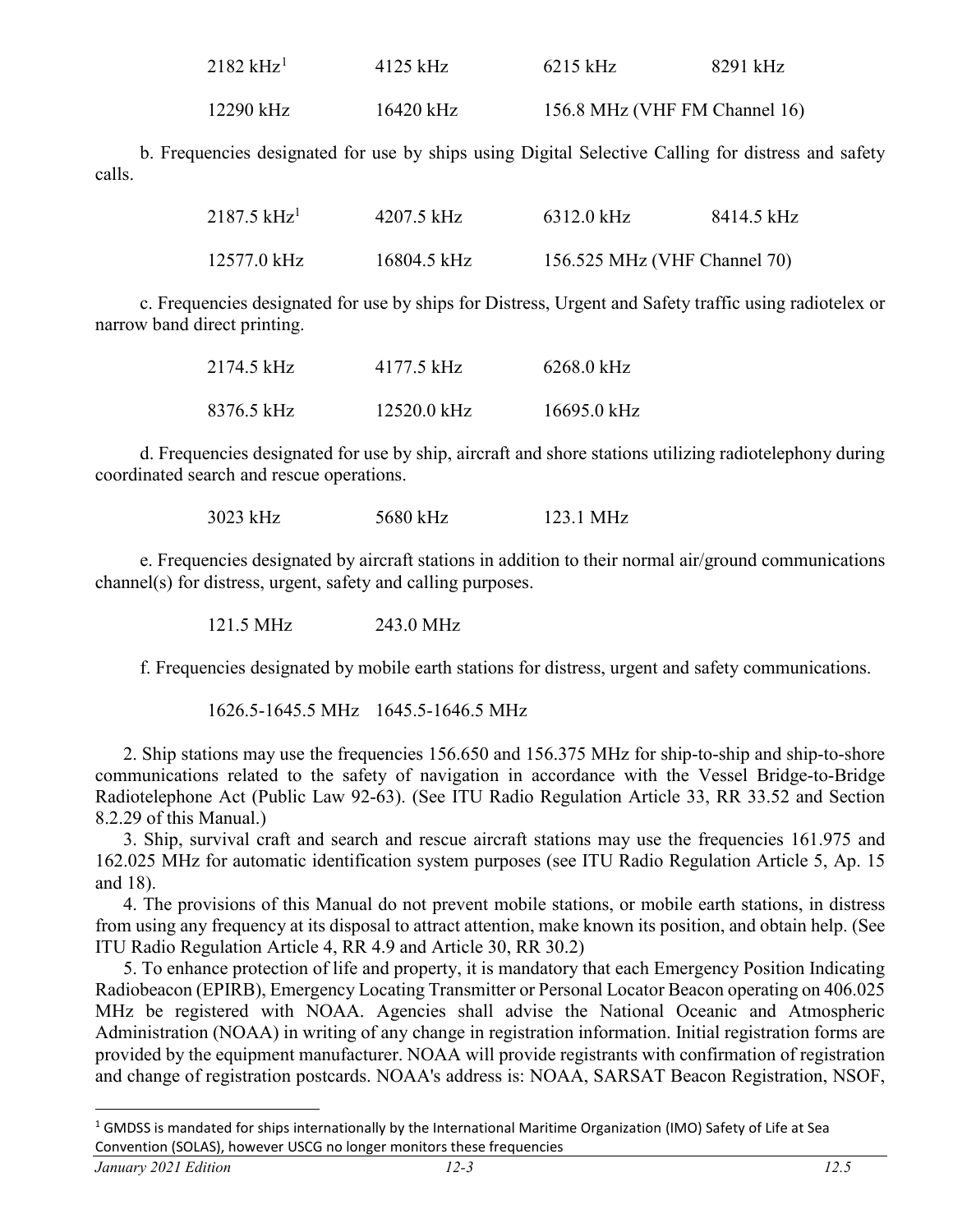E/SPO53, 1315 East West Hwy, Silver Spring, MD 20910. As an alternative, agencies may make special arrangements for the registration of these devices directly with the NOAA National Environmental Satellite, Data, and Information Service (NESDIS) Search and Rescue Satellite Aided Tracking (SARSAT) Operations Division.

## **12.6 FREQUENCIES FOR COORDINATING SEARCH AND RESCUE OPERATIONS**

1. The carrier frequencies 3023 and 5680 kHz (ITU Radio Regulation Article 31, Ap. 15 and 27) may be used by mobile stations for intercommunication between mobile stations engaged in coordinated search and rescue operations, including communication between the mobile stations and participating land stations, provided such use is in accordance with the provisions of the ITU Radio Regulations. Federal mobile stations shall use J3E emission, upper sideband only, when all stations participating in a search and rescue operation are capable of using that emission. Emissions A1A, A3E or H3E may also be used if necessary.

2. The frequency 123.1 MHz, using class A3E emission, may be used by stations of the aeronautical mobile service and by other mobile and land stations engaged in coordinated search and rescue operations.

3. The frequency 156.3 MHz may be used for communications between ship stations and aircraft stations, using G3E emission, engaged in coordinated search and rescue (SAR) operations. When control of the scene of a SAR incident is under a U.S. Coast Guard coast station, 156.3 MHz may be used by ship stations to communicate with that coast station.

# **12.7 FREQUENCIES FOR MARINE ENVIRONMENTAL PROTECTION OPERATIONS**

The frequency 157.075 MHz, 16K0F3E emission, may be used by mobile stations, and for portable-type operations, for communications required to coordinate marine environmental protection operations, e.g., communications pursuant to the Joint Canada-United States Marine Contingency Plan for Spills of Oil and Other Noxious Substances. All use of this frequency under this authority shall be in accordance with plans formulated by competent environment-protection authorities and shall be under the operational control of the designated on-scene commander/coordinator or deputy on-scene commander/coordinator.

# **12.8 EMERGENCY USE OF NON-FEDERAL FREQUENCIES**

In emergency situations, a federal radio station may utilize any frequency authorized to a non-federal radio station, under Part 90 of the FCC Rules and Regulations, when such use is necessary for communications with the authorized non-federal stations and is directly related to the emergency at hand. Such use is subject to the following conditions:

- The non-federal licensee has given verbal or written concurrence;
- Operations are conducted in accordance with the FCC Rules and Regulations;
- Use is restricted to the service area and station authorization of the licensee;
- All operations are under the direct control of the licensee and shall be immediately terminated when directed by the licensee;
- Operations do not exceed 60 days; and,
- The federal agency shall provide, through the agency's FAS representative to the FCC as soon as practicable, a written report of each such use.

## **12.9 FIRST RESPONDER NETWORK; NATIONWIDE PUBLIC SAFETY BROADBAND NETWORK**

1. Public Law 112-96, February 22, 2012 established the First Responder Network Authority within the NTIA to plan for and oversee the development, deployment and operation of the Nationwide Public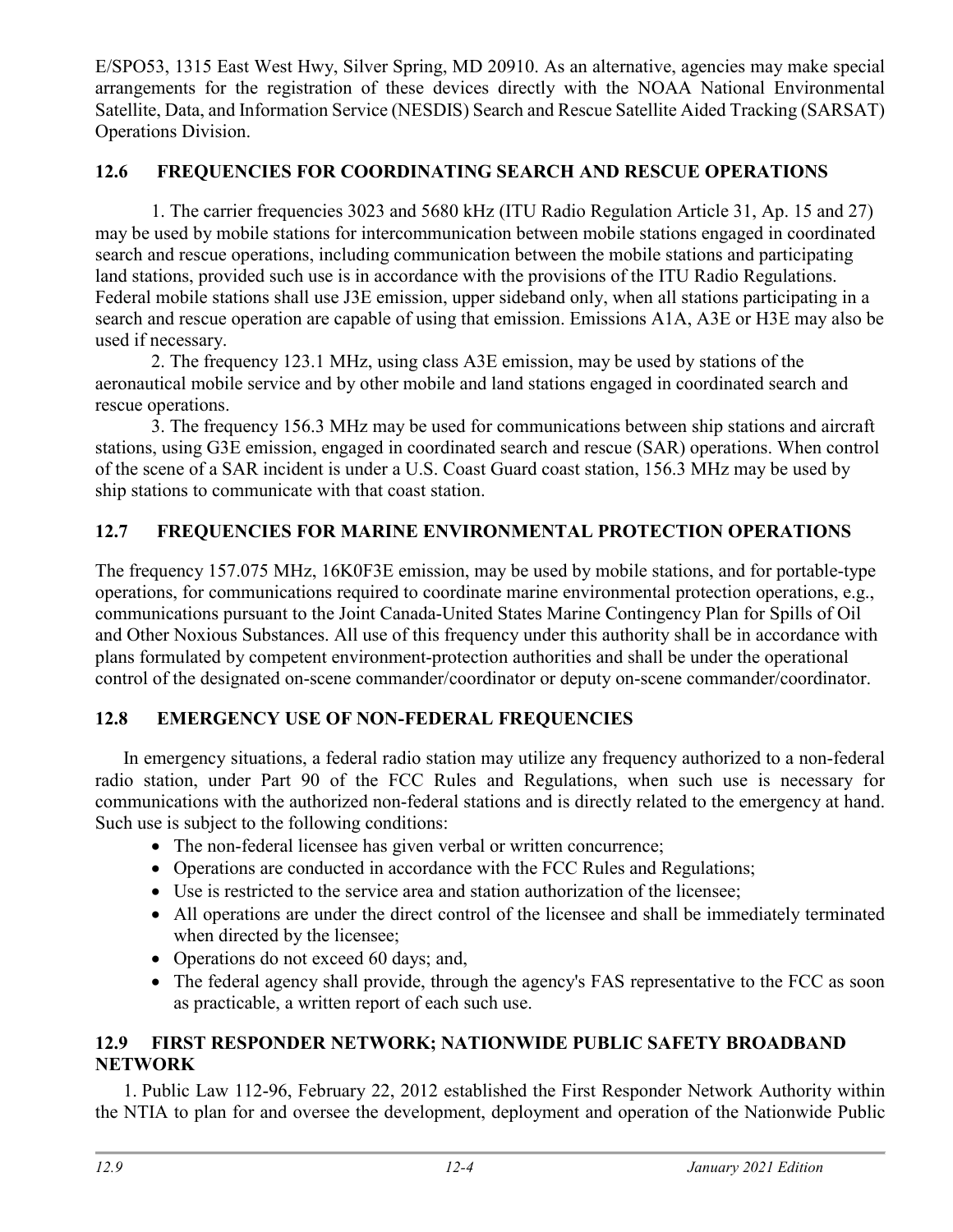Safety Broadband Network (NPSBN). The FirstNet Authority holds the sole, nationwide license for Long Term Evolution Band-14 (788 – 798MHz - 758 – 768MHz) through Part 90 of the FCC Rules and Regulations.

2. Operation of the NPSBN is essential to Federal and civil authorities conducting National Security/Emergency Preparedness operations day-to-day as well as during planned and unplanned events in support of the National Security Posture and Public Health, Safety and Maintenance of Law and Order. Federal departments and agencies wishing to access Band-14 spectrum will only do so through a subscription service or as part of an overall support to FirstNet subscribers at all levels of government within the operational area. Agencies should avoid procurement of transportable Advanced Wireless Service (AWS), Cellular, and Personal Communications Services (PCS) Systems including Cell-on-Wheels (COW), Cell on Light Truck (COLT) or other transportable or deployable systems operating in Band-14.d.

3. Wideband, spectrum-dependent systems used by Federal departments and agencies must avoid causing interference to the operation of the NPSBN as an NS/EP, public safety network when used within the US, USA, USP, Statewide or other area assignments.

#### **12.10 COORDINATION AND USE OF EMERGENCY NETWORKS**

1. FEMA National Emergency Coordination Net (NECN): After coordination with the FEMA program manager for FEMA National Radio System (FNARS), federal high frequency (HF) radio stations are authorized to communicate with stations operating on the NECN when necessary for coordination in relation to NS/EP response efforts including tests and exercises. NECN provides pre-designated and ad hoc frequencies to support NS/EP response efforts. These frequencies are a virtual "meeting place" where responders from different agencies can make contact to coordinate their activities, exchange operational information, and receive support (such as relay, phone patch, information lookup, and third-party message handling) from the FEMA radio operators or other stations on the Net.

a. The NECN provides the following:

(1) Communications support to federal agencies that need to contact FEMA during NS/EP response efforts;

(2) Interoperability communications support between federal agencies and state emergency operations centers via the FEMA HF radios installed there during NS/EP response efforts;

(3) High-power HF stations with emergency generator backup power, staffed by federal or state employees; and,

(4) Capability for secure voice and data communications (These communications are exercised quarterly).

b. The NECN maintains a watch for expected traffic from stations directly involved in an emergency response or those stations communicating with stations directly involved in an emergency response.

c. Agencies should contact the FEMA FNARS program manager to arrange for access to the NECN:

FNARS Program Manager DHS/FEMA MWEOC 19844 Blue Ridge Mountain Road Mount Weather, VA 20135 Telephone: 540-542-2249

2. The SHAred RESources (SHARES) High Frequency Radio Program: The IRAC, in coordination with the federal departments and agencies that made up what was formed (known as the National Communications System), established the SHARES HF Radio Program<sup>[2](#page-4-0)</sup>. Federal agencies may use SHARES as a means of passing message traffic when their own networks are not available. Agencies participating in SHARES will accept SHARES traffic at their own discretion. Each agency determines if

<span id="page-4-0"></span><sup>&</sup>lt;sup>2</sup> See IRAC Document 24902/1, A Concept of Operations for a Shared Resources High Frequency Network ("SHARES").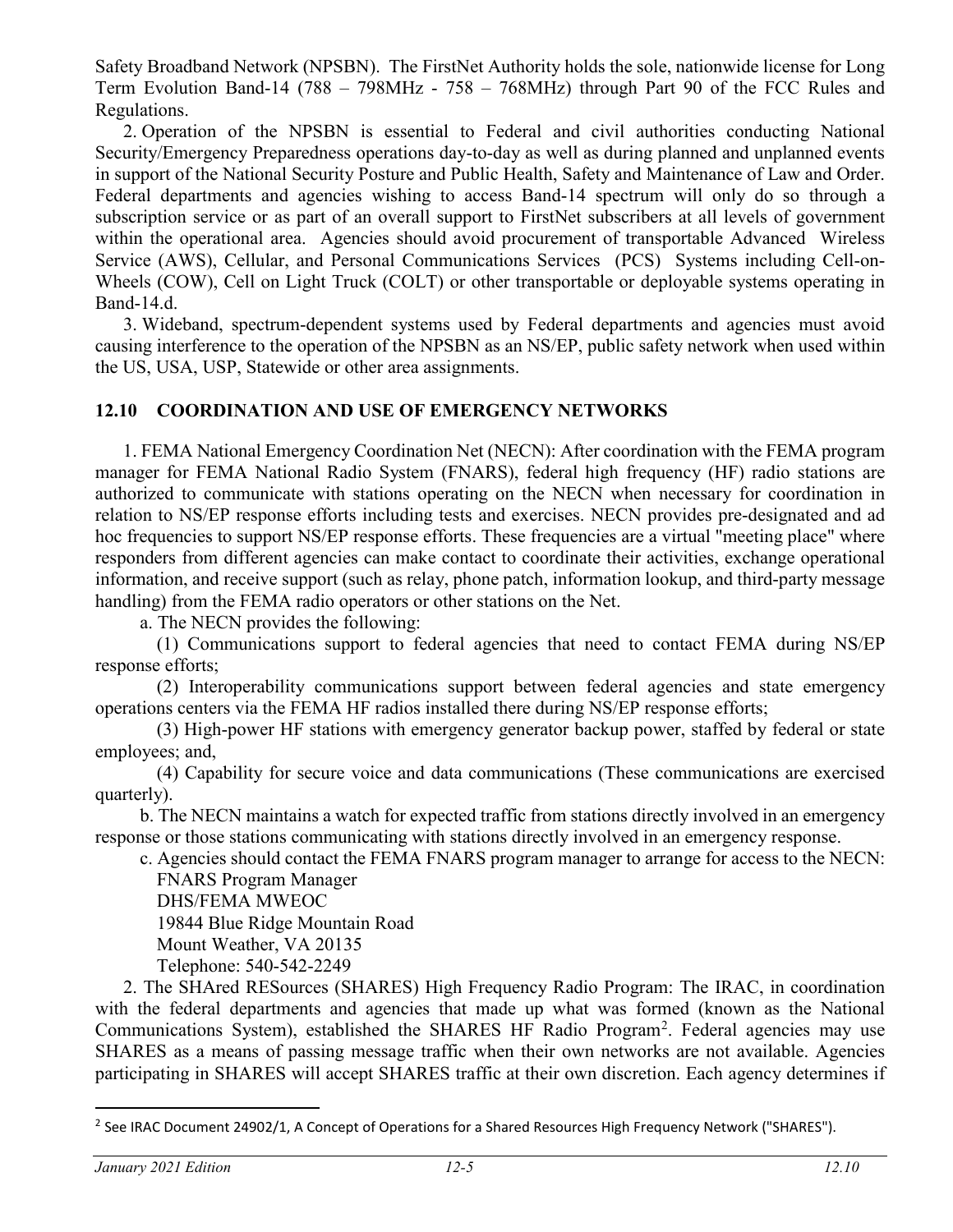emergency message traffic (including test and exercise traffic) can be handled, and if it can, the best means of delivery, given the agency's requirements.

a. Participation in SHARES requires a common understanding and acceptance of procedures. These procedures are contained in the SHARES manual.

b. Frequency assignments made available by participating agencies for use in SHARES must have a US, USA, USP, or area assignment in the GMF, with Record Notes S296 and S38l. Additionally, the Circuit Remarks field must contain \*NTS,M002, IRAC 24902 which defines the SHARES Radio Program concept of operation. Operations under these assignments by agencies other than the one to which the assignment is issued are limited to SHARES operations and tests. Participating agencies in SHARES are authorized to make test transmissions on a non-interference basis to the agency holding the frequency assignment.

3. Use of 5167.5 kHz in the State of Alaska: U.S. Government stations may use the frequency 5168.9 kHz (carrier reference frequency 5167.5 kHz) with maximum power of 150 watts Peak Envelope Power (PEP) for emergency communications in the State of Alaska. Airborne stations are not authorized to use this frequency. Stations operating on this frequency shall be located within the State of Alaska or within 92 kilometers of its boundaries.

4. Federal Communications with Radio Amateur Civil Emergency Service Stations: Federal radio stations are authorized to communicate with stations in the Radio Amateur Civil Emergency Service (RACES) in accordance with FCC rules covered in 47 C.F.R. § 97.407.

## **12.11 USE OF AMATEUR RADIO HIGH FREQUENCY EQUIPMENT FOR EMERGENCY COMMUNICATIONS**

Use of Amateur High Frequency (HF) radio equipment meeting the standards for unwanted emissions specified in 47 CFR, Section 97.307 is permitted on Federal SHARES or Military Auxiliary Radio System (MARS) network frequencies when authorized by the National Coordinating Center for Communications (NCC) or Department of Defense, respectively, as part of either the SHARES or MARS networks. The use of such equipment will be limited to national security or emergency preparedness events as well as DOD sponsored MARS operations.

## **12.12 DEPLOYMENT OF SPECTRUM DEPENDENT SYSTEMS**

1. For systems with US, USA, USP, statewide and other similar area assignments in the GMF that have no specific coordinates, agencies shall notify NTIA that the agency intends to use the assignment in the affected emergency area. This includes all spectrum-dependent systems being deployed into the emergency area, or any existing area assignment within the emergency area that requires additional frequency authorizations.

2. Agencies should coordinate planned deployment of any emitters prior to entry into the emergency area. Upon entry into the emergency area, users will coordinate with their agency's spectrum management personnel, including any deployed personnel supporting the NRF. Any requests for frequency authorizations are to be forwarded to NTIA Headquarters for approval. Except as covered by Section 12.4, agencies shall, prior to operation, coordinate and receive approval by NTIA for all radio use intended for operation in the emergency area. Should an existing/incumbent system in the affected area no longer be operational, NTIA may authorize reuse of assigned frequencies or frequency allotments to support new operations. The reuse of these assigned frequencies or frequency allotments will be coordinated for use on a temporary basis or until such time as the original user is prepared to re-establish operations under the parameters of the original authorization. Should the emergency area fall within the area of responsibility of a DOD Area Frequency Coordinator (AFC) and requirements include spectrum covered under Section 8.3.25, the user will coordinate with the DCO prior to requesting authorization through NTIA.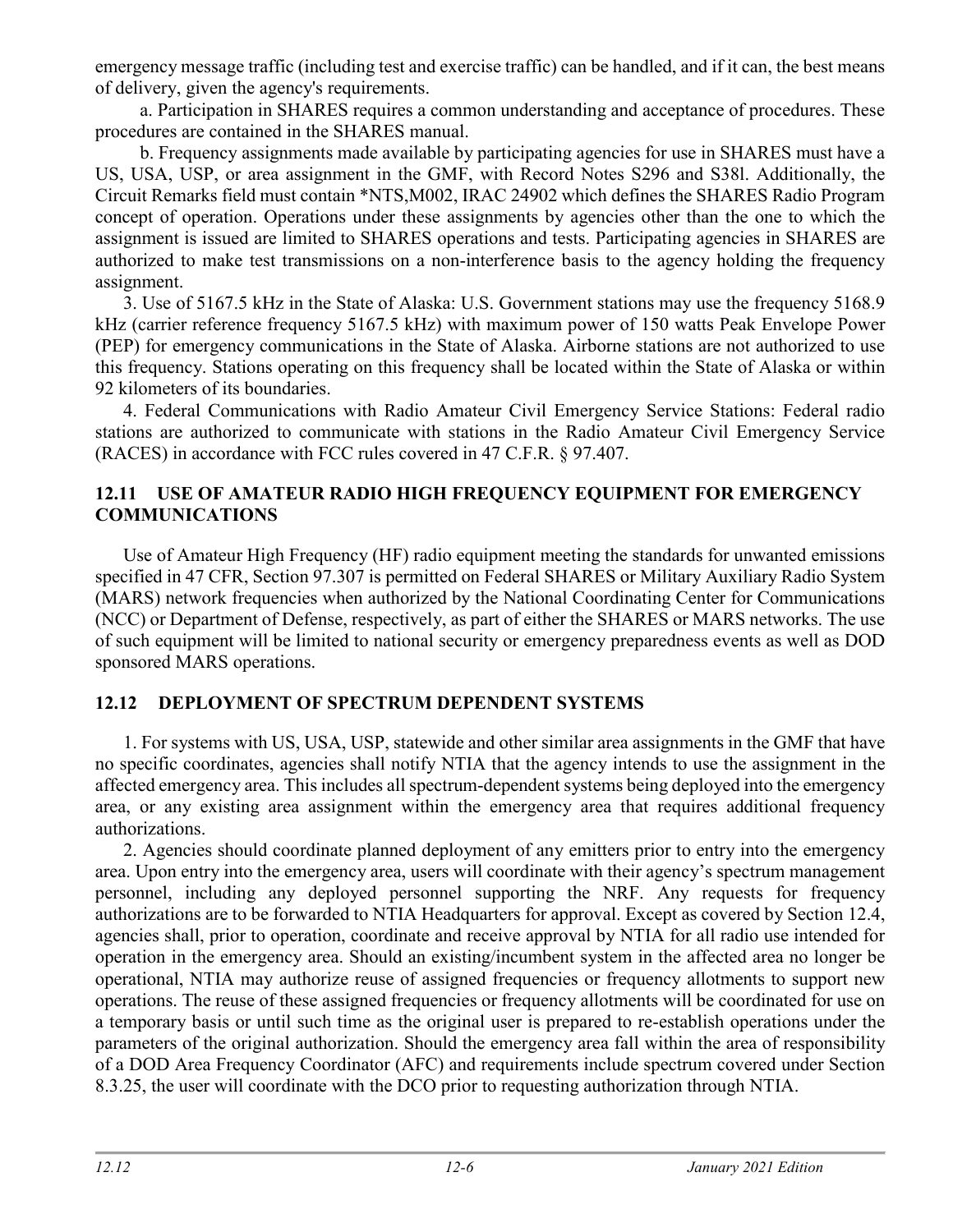## **12.13 STATUS REPORTING PROCEDURES**

Based on circumstances of a specific event, NTIA will direct the IRAC agencies to report information relative to spectrum-dependent systems within a disaster/emergency area. Non-member agencies will report through their point of contact in the OSM Frequency Assignment Branch. IRAC members and nonmember agencies will keep NTIA informed regarding any changes to that status throughout the response/recovery period so that the appropriate adjustments can be made to the national-level databases.

#### **12.14 ESTABLISHING INTEROPERABILITY BETWEEN FEDERAL ENTITIES AND NON-FEDERAL PUBLIC SAFETY ENTITIES**

1. Interoperability may be established between federal entities and non-federal public safety licensees via a memorandum of understanding (MOU). The MOU must be agreed to by the federal and non-federal public safety entities.

2. One method of achieving interoperability involves the use of a passive cross patch switch that is installed on the non-federal public safety entity's transmitter. It is important to note that the attachment of any device to the FCC licensed transmitter has the potential to alter the operating characteristics of the transmitter. However, if the cross patch switch is passive and does not alter the transmitting characteristics of the licensed non-federal public safety entity's transmitter, no modified FCC issued license is necessary to permit operation of the non-federal public safety entity's transmitter with the passive cross patch switch.

## **12.15 TELECOMMUNICATIONS SERVICE PRIORITY FOR RADIOCOMMUNICATIONS**

1. Executive Order 13618, dated July 6, 2012, specifies in Section 5.3 (f) that: "The Secretary of Commerce shall administer a system of radio spectrum priorities for Federal Government spectrumdependent telecommunication resources and certify or approve such radio spectrum priorities, including the resolution of conflicts in or among such radio spectrum priorities during a crisis or emergency." NTIA, with advice from the EPS, will certify or approve NS/EP spectrum dependent systems and assign the appropriate TSP-R (spectrum use priority), resolve conflicts in or among TSP-Rs during a crisis or emergency. The TSP-R definitions that are listed in this chapter are compatible with the Department of Homeland Security Telecommunications Service Priority (TSP) System for NS/EP.

2. The TSP-R establishes a consistent frame of reference for departments and agencies in assessing the relative importance of their spectrum-use requirements based on the established priorities of the missions they support in a national security and emergency preparedness situation. The Associate Administrator, Office of Spectrum Management, may weigh such TSP-Rs against the priorities established by the Executive Office of the President should conflicting or competing demands for spectrum-use arise. Thus, the TSP-Rs collectively serve as a baseline for the Associate Administrator, Office of Spectrum Management (OSM) to advise and assist the President in the administration of a system of spectrum-use priorities for those spectrum-dependent telecommunications resources of the Federal Government that support NS/EP functions. In addition, they delineate specific priorities for radio spectrum use by the Federal Government under all conditions of crisis or emergency.

3. A designation of a TSP-R in department and agency emergency spectrum management plans does not replace or substitute requirements specified in the NTIA Manual of Regulations and Procedures for Federal Radio Frequency Management pertaining to authorized frequency assignments.

4. This system of telecommunications service priorities for radiocommunications is consistent with the DHS TSP system as delineated in the Office of Emergency Communications Telecommunications Service Priority Operations Guide, December 2016.

5. A TSP-R shall be assigned for each radio communication system that a department or agency determines will support an NS/EP function. The IRAC, EPS shall review each TSP-R requested by a department or agency, attempt to resolve any conflict with competing spectrum-dependent systems in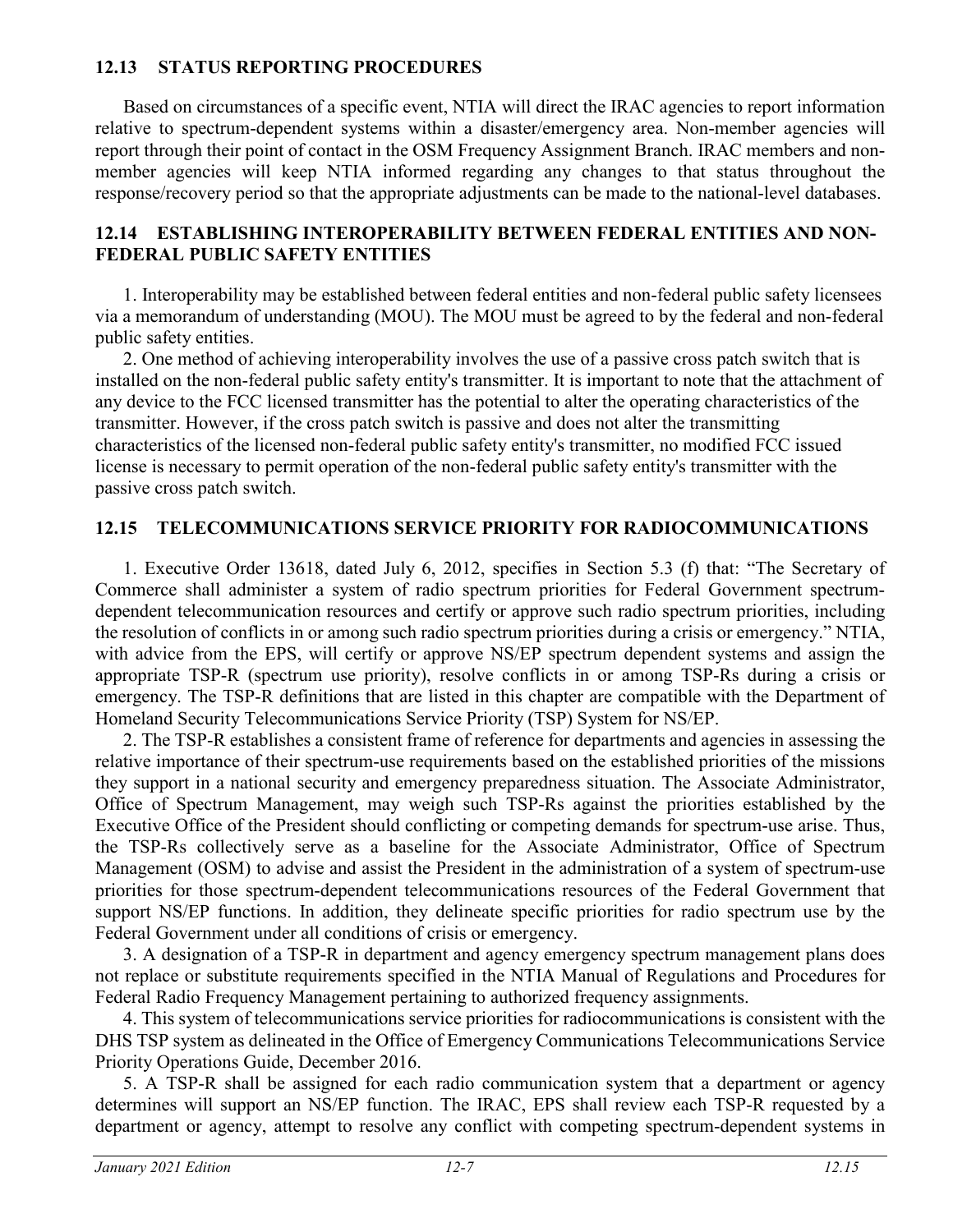accordance with appropriate directives, and recommend an appropriate TSP-R. The IRAC and ultimately the Associate Administrator(OSM) will adjudicate all unresolved conflicts.

6. Federal Government spectrum-dependent radiocommunications systems, assigned a TSP-R are considered critical and require continual uninterrupted operation. Radio communication systems supporting national security emergency preparedness qualify for a TSP-R by directly supporting or resulting from at least one of the following:

a. A National Command Authorities declared state of crisis (i.e., the President exercises the authorities assigned under Section 706 of the Communications Act of 1934, as amended (47 U.S. C. 606)), during a crisis, an emergency, or a complex catastrophe, where such situations place a severe demand on spectrum resources that there is a need to prioritize the assignment of radio frequencies:

b. Response to an enemy or terrorist action, civil disturbance, natural disaster, or any other unpredictable occurrence that has damaged facilities whose anticipated operation is critical to NS/EP or the management of other ongoing crises:

c. Certification by the head or director of a Federal Government agency, commander of a unified/specified command, chief of a military service, or commander of a major military command, that the radiocommunication system is so critical to protection of life and property that it requires continued uninterrupted operation.

7. The TSP-R reflects a department or agency's determination of the importance of a particular portion of the radio spectrum used in support of its national security and emergency preparedness functions. The TSP-R is not an index of absolute priority among potentially competing users because the missions or functions supported by a radiocommunication system may change under varying circumstances. When an actual or potential conflict in radio spectrum-use occurs, the entities directly involved should attempt to resolve the conflict with the assistance from the FAS as required. Ultimately, the OSM Associate Administrator is responsible for resolving conflicts for competing spectrum. The Associate Administrator will take into account the respective mission or functional priorities supported by the entities in conflict, and if needed seek the advice of the IRAC.

#### **12.16 ADMINISTRATION OF THE TELECOMMUNICATIONS SERVICE PRIORITY FOR RADIOCOMMUNICATIONS SYSTEM**

1. The Associate Administrator (OSM) is charged with the administration of a system of radio spectrum priorities for those spectrum dependent telecommunications resources belonging to and operated by the Federal Government. The EPS will assist the OSM Associate Administrator by reviewing all NTIA certified spectrum-dependent systems that support NS/EP functions by assigning an appropriate TSP-R. The assigned TSP-R for each Federal Government spectrum-dependent systems supporting an NS/EP system will be reviewed and certified by the OSM Associate Administrator.

2. TSP-R Conflicts. A TSP-R conflict occurs when two or more NS/EP systems, that operate in overlapping spectrum at the same location, have the same TSP-R, or when there is a disagreement between IRAC member agencies regarding the priority assigned to a particular NS/EP spectrum-dependent system.

3. Resolution of TSP-R Conflicts. Conflicts regarding the assignment of a TSP-R made by the EPS that cannot be resolved at the subcommittee level will be forwarded to the IRAC for resolution. The IRAC will consider the assigned TSP-R, the function of the NS/EP system, and attempt to resolve the conflict. The IRAC will forward any unresolved conflicts to the NTIA OSM Deputy Associate Administrator for Spectrum Management, who resolves them or refers them to the OSM Associate Administrator and if necessary to the NTIA Administrator for decision. The OSM Associate Administrator will notify the agency of the final resolution.

## **12.17 NS/EP TSP-R PRIORITY LEVELS, SUBCATEGORIES, AND CRITERIA**

1. Essential Priority 1 (E-1) NS/EP TSP-R subcategories and criteria are: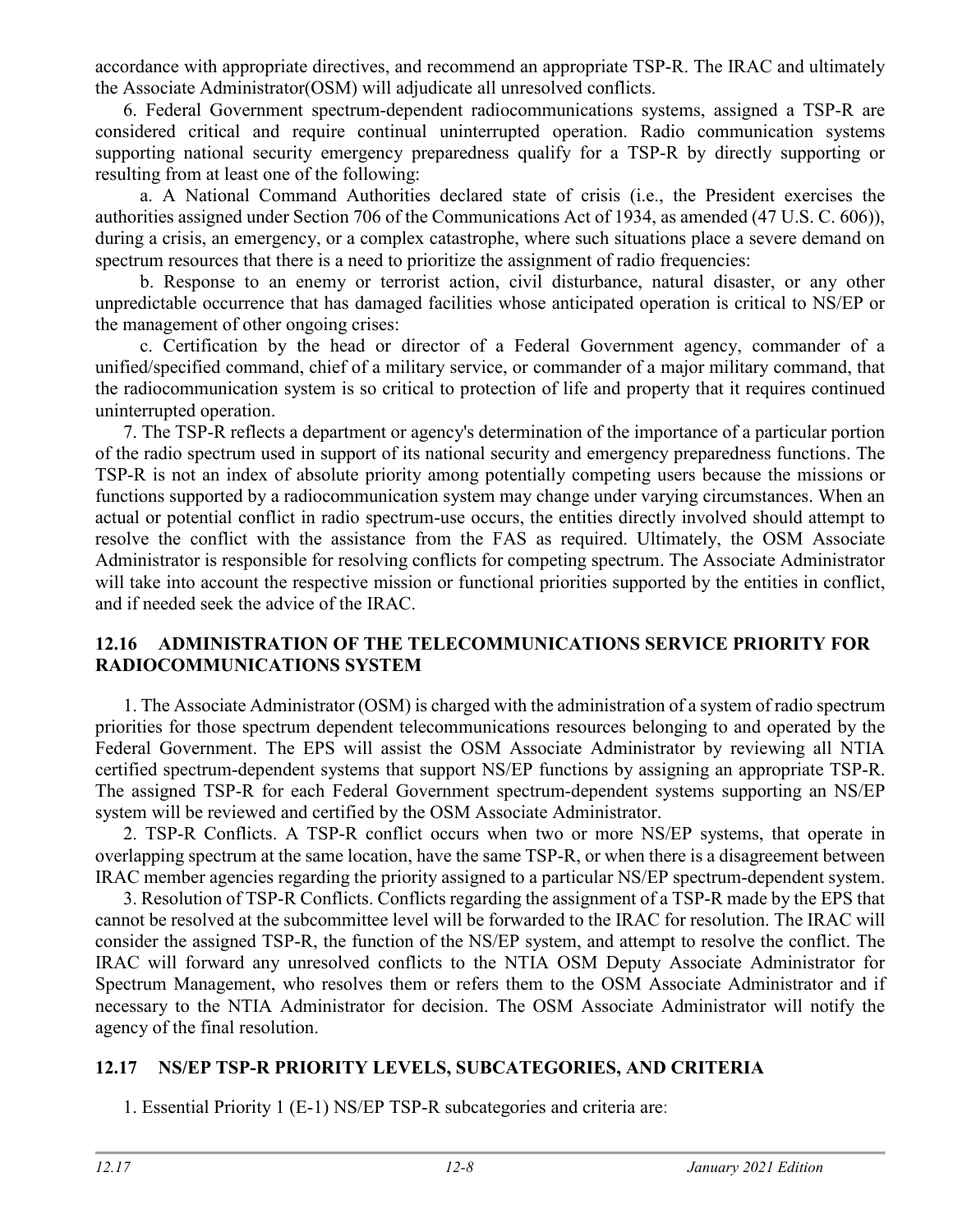**a. National Security Leadership***.* This subcategory will be strictly limited to only those radiocommunication systems essential to national survival. Systems in this subcategory are those for which a service interruption of even a few minutes would have serious adverse impact upon the supported NS/EP function.

**b. Criteria:** To qualify under this subcategory, a radiocommunication system must be at least one of the following:

(1) Subcategory E-l (I): Critical orderwire, or control systems supporting other NS/EP functions;

(2) Subcategory E-l (II): Presidential radiocommunications critical to continuity of government and national leadership during crisis situations;

(3) Subcategory E-l (III): National Command Authority radiocommunications for military command and control critical to national survival;

(4) Subcategory E-l (IV): Intelligence radiocommunications critical to warning of potentially catastrophic attack;

(5) Subcategory E-l (V): Radiocommunications supporting the conduct of diplomatic negotiations critical to arresting or limiting hostilities.

2. Essential Priority 2 (E-2) NS/EP TSP-R subcategories and criteria are:

**a. National Security Posture and U.S. Population Attack Warning.** This subcategory covers those minimum additional radiocommunication systems essential to maintaining an optimum defense, diplomatic, continuity-of-government posture. Such situations are those ranging from national emergencies to international crises, including nuclear attack. Systems in this subcategory are those for which an interruption ranging from a few minutes to one day would have serious adverse impact upon the supported NS/EP function.

**b. Criteria:** To qualify under this subcategory, a radiocommunication system must support at least one of the following NS/EP functions:

(1) Subcategory E-2(I): Threat assessment and attack warning;

(2) Subcategory E-2(II): Conduct of diplomacy;

(3) Subcategory E-2(III): Collection, processing, and dissemination of intelligence;

(4) Subcategory E-2(IV): Command and control of military forces;

(5) Subcategory E-2(V): Military mobilization;

(6) Subcategory E-2(VI): Continuity of the Federal Government before, during, and after crisis situations;

(7) Subcategory E-2(VII): Continuity of state and local government functions supporting the Federal Government during and after national emergencies;

(8) Subcategory E-2(VIII): Recovery of critical national functions after crisis situations;

(9) Subcategory E-2(IX): National space operations.

3. Essential Priority 3 (E-3) NS/EP TSP-R subcategories and criteria are:

**a. Public Health, Safety and Maintenance of Law and Order.** This subcategory covers the minimum number of radiocommunication systems necessary for giving civil alert to the U.S. population and maintaining law and order and the health and safety of the U.S. population in times of any national, regional or serious local emergency. These systems and services are those for which an interruption ranging from a few minutes to one day would have serious adverse impact upon the supported NS/EP functions.

**b. Criteria:** To qualify under this subcategory, a radiocommunication system must support at least one of the following NS/EP functions:

(1) Subcategory E-3(I): Population warning (other than attack warning);

(2) Subcategory E-3(II): Law enforcement;

(3) Subcategory E-3(III): Continuity of critical state and local government functions (other than support of the Federal Government during and after national emergencies);

(4) Subcategory E-3(IV): Hospitals and distribution of medical supplies;

(5) Subcategory E-3(V): Critical logistic functions and public utility services;

(6) Subcategory E-3(VI): Civil air traffic control;

(7) Subcategory E-3(VII): Military assistance to civil authorities;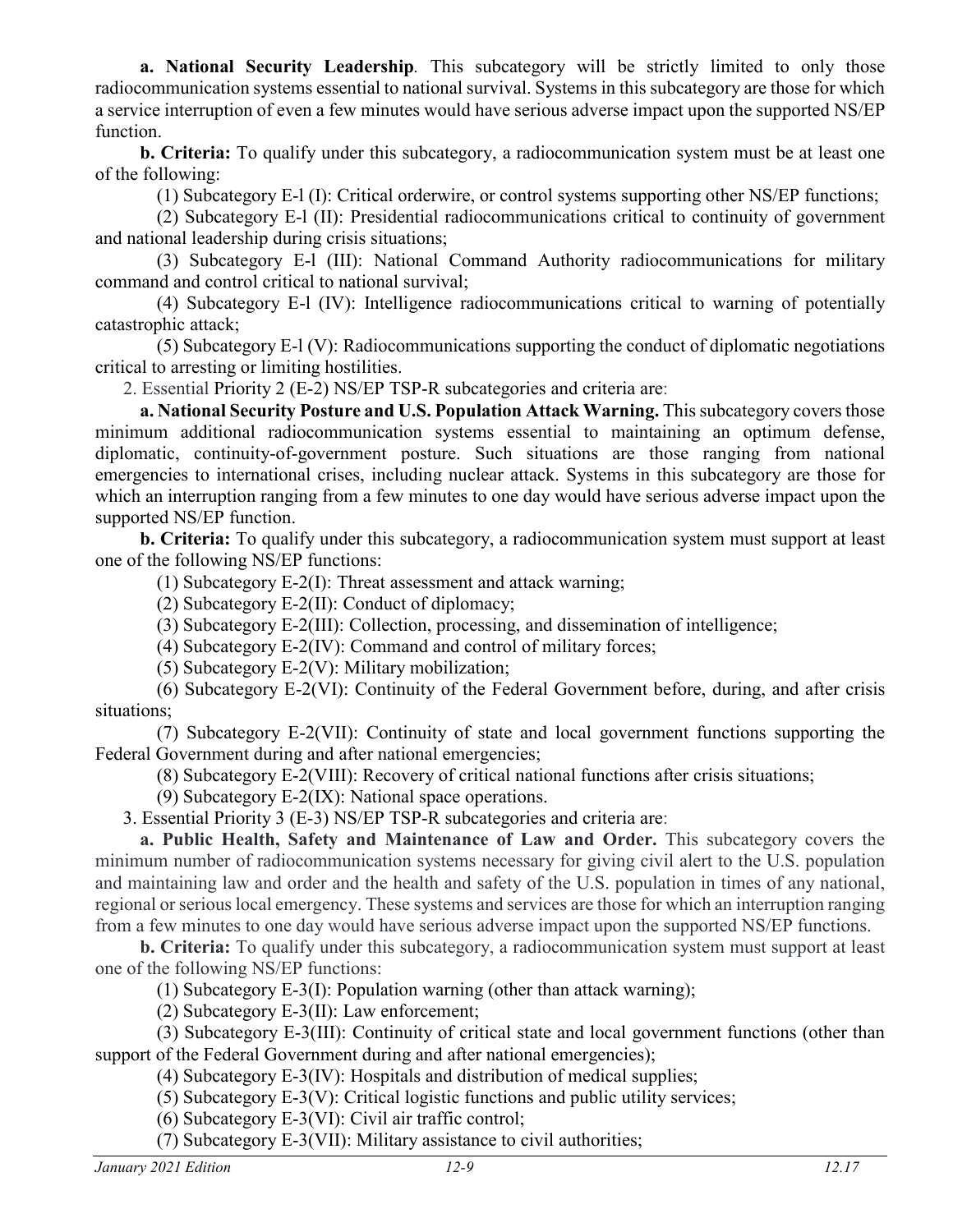(8) Subcategory E-3(VIII): Defense and protection of critical industrial facilities;

(9) Subcategory E-3(IX): Critical weather services;

(10) Subcategory E-3(X): Transportation to accomplish the foregoing NS/EP functions.

4. Essential Priority 4 (E-4) NS/EP TSP-R subcategories and criteria are:

**a. Public Welfare and Maintenance of National Economic Posture.** This subcategory covers the minimum number of radiocommunication systems necessary for maintaining the public welfare and national economic posture during any national or regional emergency. These systems and services are those for which a service interruption ranging from a few minutes to one day would have serious adverse impact upon the supported NS/EP function.

**b. Criteria:** To qualify under this subcategory, a radiocommunication system must support NS/EP functions relative to at least one of the following national critical infrastructures:

(1) Subcategory E-4(I): Distribution of food or other essential supplies;

(2) Subcategory E-4(II): Maintenance of national monetary, credit, and financial systems;

(3) Subcategory E-4(III): Maintenance of price, wage, rent, and salary stabilization, and consumer rationing programs;

(4) Subcategory E-4(IV): Control of production and distribution of strategic materials and energy supplies;

(5) Subcategory E-4(V): Prevention and control of environmental hazards or damage;

(6) Subcategory E-4(VI): Transportation to accomplish the foregoing NS/EP functions;

5. Essential Priority 5 (E-5) NS/EP TSP-R subcategories and criteria are:

**a. National Security and Emergency Preparedness (NS/EP) Support Posture.** Unlicensed devices under certain emergency situations may require protection when linked to Federal Government system carrying a TSP-R. This subcategory covers those radiocommunication systems involved in supporting NS/EP functions necessary to accomplish a national security or war emergency but do not qualify for a higher priority. These spectrum dependent systems are those for which an interruption of one day or longer would have serious adverse impact upon the supported NS/EP function.

**b. Criteria:** To qualify under this subcategory, a radiocommunication system must support at least one of the following NS/EP functions.

(1) Subcategory E-5(I): Training or mobilization of military personnel;

(2) Subcategory E-5(II): Logistical support of military forces, national security, or critical national infrastructures.

# **12.18 LIMITATIONS**

1. Priority levels will be assigned only to the minimum number of telecommunications services required to support an NS/EP function. Priority levels will not normally be assigned to back-up services on a continuing basis, absent additional justification (e.g., a service user specifies a requirement for physically diverse routing or contracts for additional continuity-of-service features).

2. Priority levels will not normally be assigned to experimental, back-up or redundant systems on a continuing basis without justification.

# **12.19 SUBMITTING AGENCIES RESPONSIBILITIES**

1. All Federal Government telecommunications spectrum-dependent systems or subsystems supporting a NS/EP function will submit those systems to the Spectrum Planning Subcommittee (SPS) for review. A telecommunication subsystem, for the purpose of this procedure, is a combination of facilities, stations, or circuits intended to provide telecommunication support to a broader functional telecommunication entity. A statement on the agency cover letter requesting the review as to whether the proposed system or subsystem, if it becomes operational, will support an NS/EP function is required. Requests for spectrum support will contain information sufficient to enable NTIA and the SPS to evaluate systems for spectrum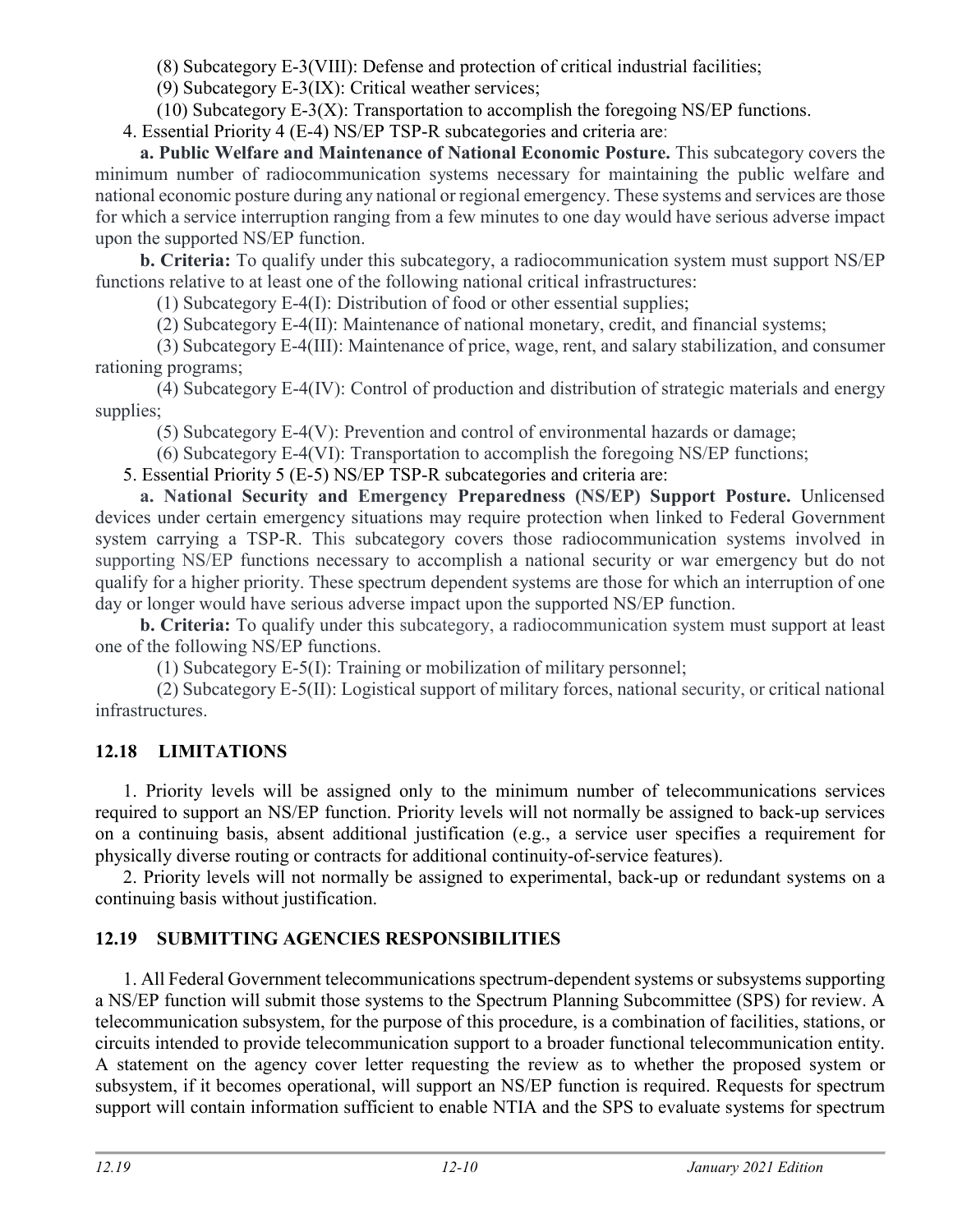supportability. The information necessary to support the system review process is contained in Sections 10.8.1 through 10.8.8. Agencies will ensure that all systems supporting a NS/EP function have the NS/EP field checked in their Equipment Location – Certification Information Database (EL-CID) submission.

2. Federal agency system(s) at Stage 2 (Experimental) and Stage 3 (Developmental) that are marked for NS/EP use, will receive an ERP number and placed on an EPS Agenda, but will be noted. Once a system(s) has received Stage 4 (Operational) approval by the SPS and the certification is signed by the OSM Deputy Associate Administrator for Spectrum, the system(s) are placed on the next EPS agenda for an application for TSP-R to be submitted.

3. Federal agencies shall provide sufficient data to allow determination of operation/mission and appropriate TSP-R. Multi-band or multi-use systems may require multiple TSP-R assignments for the radio communication system.

4. Submit all applications electronically to NTIA, IRAC Support Division, via classified systems in a format compatible with the OSM data dictionary (OSMDD).

#### **12.20 EMERGENCY PLANNING SUBCOMMITTEE**

1. The EPS TSP-R review is a procedure to develop a recommendation on behalf of the IRAC for the Associate Administrator for the (OSM) regarding the appropriateness of the department or agency selected TSP-R.

2. Following the NTIA certification of spectrum support of a system or subsystem, the EPS shall:

a. Take note of the (TSP-R) for radio communications as determined by a department or agency for each of its systems supporting NS/EP functions approved under the provisions of this chapter.

b. Consider the operation/mission, the telecommunication system or subsystem and the priority designated by the department or agency in relation to the NS/EP function. Consideration of a department or agency designated TSP-R is intended only to ensure consistency of TSP-R criteria interpretation.

c. Forward any disagreements with a department or agency designated TSP-R to the IRAC for resolution.

d. Prepare a recommendation for approval to the Associate Administator (OSM) for each system or subsystem reviewed by the EPS stating that the department or agency designated TSP-R meets the TSP-R criteria.

#### **12.21 NATIONAL TELECOMMUNICATIONS AND INFORMATION ADMINISTRATION**

The Associate Administrator (OSM) will:

a. Review all unresolved disagreements with a department or agency designated TSP-R forwarded by the IRAC.

b. Determine the best means of reconciliation and notify the the department or agency of this determination then note the decision in the NTIA Emergency Readiness Plan for Use of the Radio Spectrum (ERP).

c. Review the information submitted by the EPS and if appropiate certify the assigned TSP-R associated with the NS/EP system or subsystem.

d. Annotate the NTIA ERP*.*